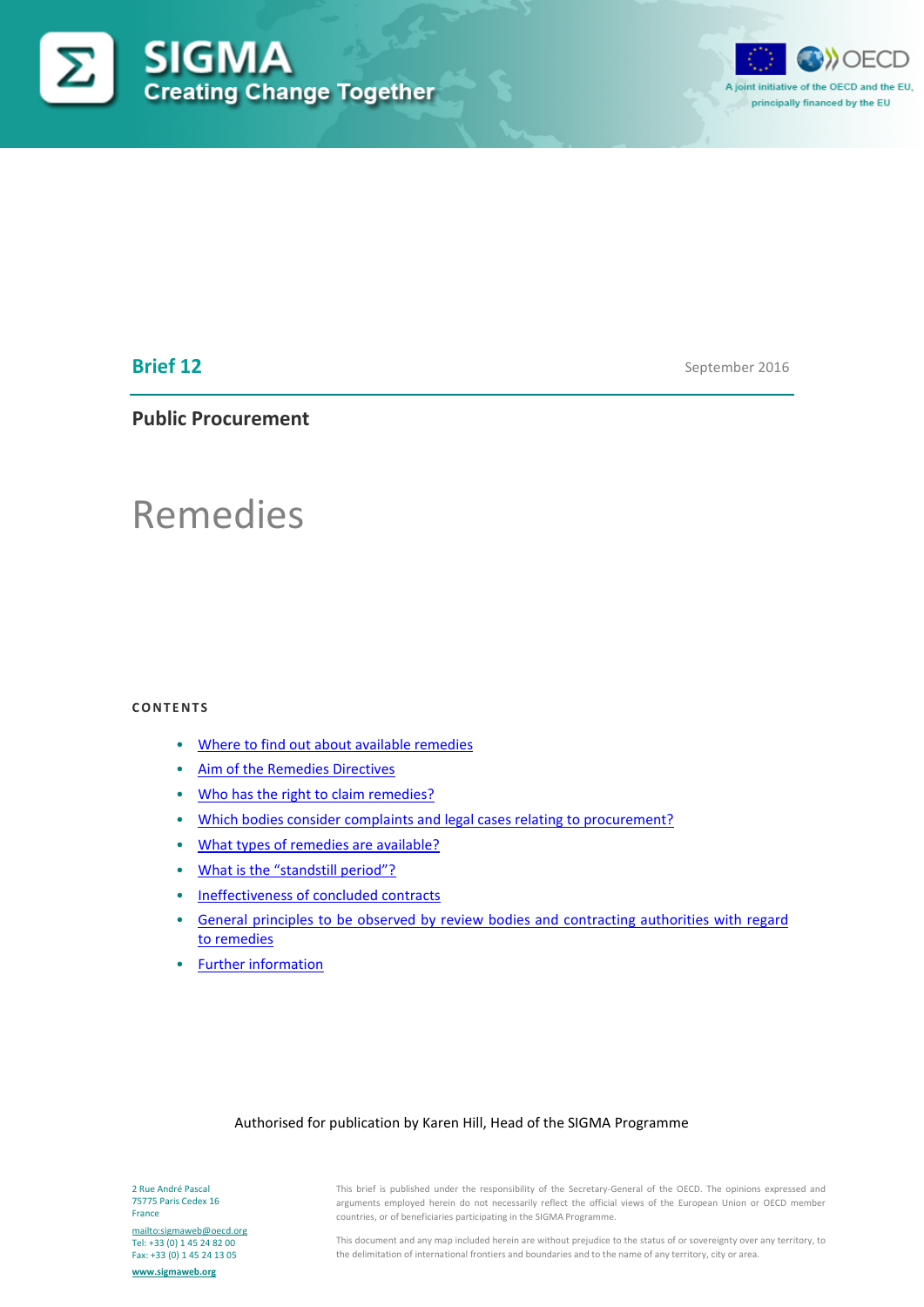Remedies are legal actions that allow economic operators to request the enforcement of public procurement regulations and their rights under those regulations in cases where contracting authorities, either intentionally or unintentionally, fail to comply with the legal framework for public procurement.

## <span id="page-1-0"></span>**Where to find out about available remedies**

**Remedies Directives and local law:** Remedies are covered by the EU legal framework and by the local laws implementing that framework. The EU legal framework on remedies is found in Directive 89/665/EEC<sup>[1](#page-1-2)</sup>, which relates to public sector contract award procedures, and in Directive  $92/13/EEC<sup>2</sup>$  $92/13/EEC<sup>2</sup>$  $92/13/EEC<sup>2</sup>$ , which relates to utilities contract award procedures. Both of these directives were substantially amended by Directive  $2007/66/EC^3$  $2007/66/EC^3$ . In this Brief, these three directives are referred to collectively as the "Remedies Directives".

Further amendments were introduced by the Concessions Directive 2014/23/EU, which mean that concession contracts subject to the Concessions Directive are also subject to the Remedies Directives.

Certain procedural rules are set out in the Remedies Directives themselves, but most of the details and specific procedural rules are implemented in national law.

## <span id="page-1-1"></span>**Aim of the Remedies Directives**

The aim of the Remedies Directives is to ensure that irregularities occurring in contract award procedures are challenged and corrected as soon as they occur. The Remedies Directives should increase the lawfulness and transparency of contract award procedures, build confidence among businesses, and facilitate the opening of local public contract markets to foreign competition.

It is important for economic operators to have mechanisms available that will enable them to enforce procurement rules. These mechanisms encourage them to monitor contract award procedures and to require that procurement rules be followed so that their chances of being awarded a contract are not unlawfully diminished. Thus these mechanisms enhance the lawfulness of procedures and encourage competition.

It follows from the aim of the Remedies Directives that all national remedies procedures must be:

- clear and straightforward, i.e. understandable and easy to use by economic operators;
- available to all economic operators wishing to participate in a specific contract award procedure without discrimination, in particular on the grounds of nationality;
- effective in preventing or correcting instances of unlawfulness on the part of economic operators and/or contracting authorities.

<span id="page-1-2"></span><sup>&</sup>lt;sup>1</sup> Directive 89/665/EEC on the co-ordination of the laws, regulations and administrative provisions relating to the application of review procedures to the award of public supply and public works contracts, 21 December 1989, as amended.

<span id="page-1-3"></span><sup>&</sup>lt;sup>2</sup> Directive 92/13/EEC co-ordinating the laws, regulations and administrative provisions relating to the application of Community rules on the procurement procedures of entities operating in the water, energy, transport and telecommunications sectors, 25 February 1992.

<span id="page-1-4"></span><sup>&</sup>lt;sup>3</sup> Directive 2007/66/EC amending Council Directives 89/665/EEC and 92/13/EEC with regard to improving the effectiveness of review procedures concerning the award of public contracts, 11 December 2007.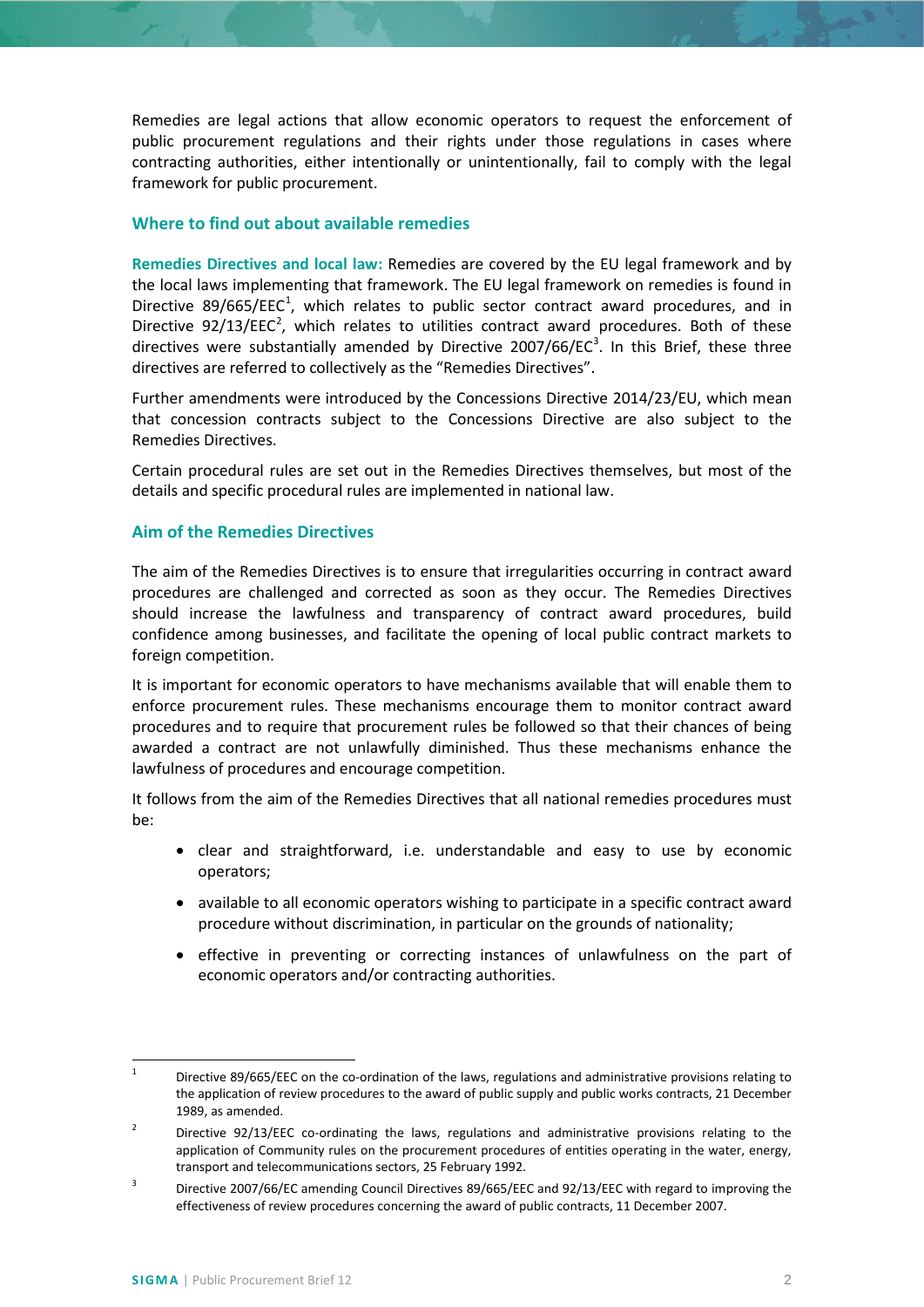#### <span id="page-2-0"></span>**Who has the right to claim remedies?**

The Remedies Directives provide that remedies are available to any economic operator that has, or has had, an interest in obtaining a particular contract and that risks, or has risked, being harmed by an alleged violation of the applicable procurement rules.

This provision means that all economic operators that have expressed an interest in participating in a contract award procedure – or might have done so if the contract had been advertised – have the right to benefit from the available remedies.

Generally, local laws on standing and on representation in legal proceedings are applicable, to the extent that they do not interfere with the requirements of the Remedies Directives.

#### <span id="page-2-1"></span>**Which bodies consider complaints and legal cases relating to procurement?**

**Complaints before the contracting authority or an authority supervising the contracting authority:** To encourage the settlement of disputes without recourse to legal action, local law may require or allow the economic operator concerned, before filing a legal action with the competent review body, to first seek review by lodging an "application for review" (i.e. a complaint) with the contracting authority against an alleged infringement in a contract award procedure. Complaints are not legal courses of action as such, as they are submitted to review bodies prior to any legal proceedings. Depending on the specific facts and circumstances, complaints can lead to the enforcement of the law and to the rapid and early resolution of disputes.

**Tribunals or courts:** Procurement cases are brought before a review body, which may be either a specialised procurement tribunal or a regular court. Member States are free to choose between the two review bodies.

See SIGMA Procurement Brief 25, *Establishing Procurement Review Bodies*, for further information.

#### <span id="page-2-2"></span>**What types of remedies are available?**

Detailed provisions relating to the types of remedies available are generally subject to local law. The Directives require Member States to ensure that three types of remedies are available: interim measures, set-aside, and damages.

• **Interim measures:** Interim measures are provisional measures taken in relation to the Contract Notice and any contracting decision, including the contract award decision. The aim of interim measures is to prevent the creation of unalterable situations and to avoid the continuation of the contract award procedure without an economic operator that would otherwise have been able to participate and possibly be awarded the contract. These aims may only be achieved if the local legal system provides an effective, simple and speedy possibility of obtaining interim relief and if the competent review body is not reluctant to grant interim relief as a matter of principle.

The following interim measures can typically be ordered:

- o suspension of the implementation of any decision taken by the contracting authority;
- o suspension of the whole contract award procedure;
- o provisional correction of a breach (this interim measure depends on local law and is rather unusual).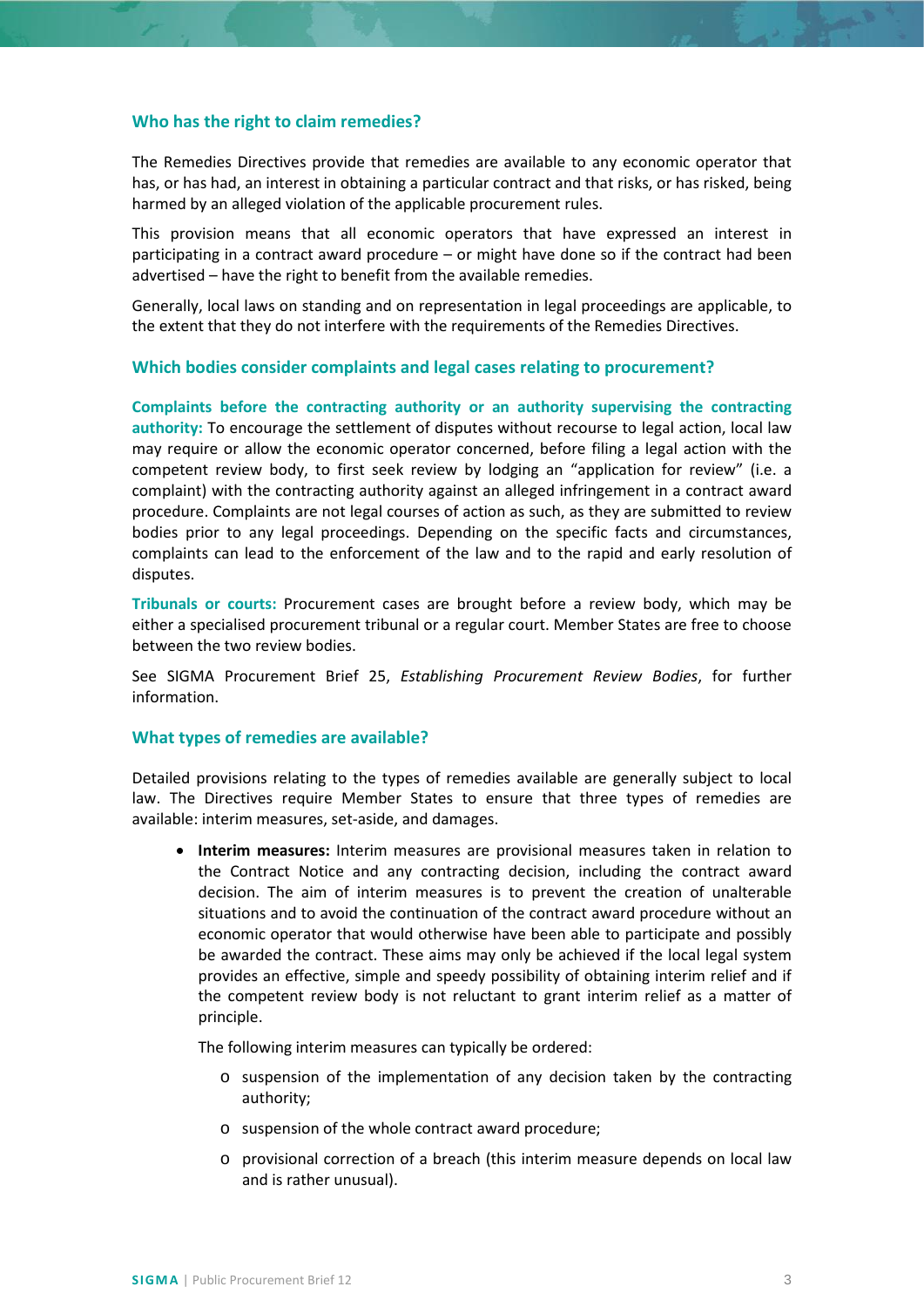• **Set-aside measures:** The application for the set-aside remedy cancels or renders ineffective a contracting decision taken unlawfully or otherwise corrects an unlawful situation. The aim of set-aside measures is to correct proven irregularities. This aim is only achieved if the local legal system provides an effective possibility of cancelling an unlawful specification or contracting decision and if the competent review body reviews the reasonableness of contracting decisions.

The following set-aside measures can typically be ordered:

- o removal of discriminatory technical, economic or financial specifications in the Contract Notice, tender documents or any other document relating to the contract award procedure;
- o annulment of an unlawful contracting decision;
- o positive correction of any unlawful document or contracting decision, for example an order of the contracting authority to amend or delete an unlawful clause in the tender documents or to reinstate an economic operator that had been unlawfully excluded.

Where legal proceedings have commenced claiming interim measures or set-aside measures, can the contracting authority still go ahead and award the contract? The Remedies Directives provide that where an application for interim measures or an application to set aside the contract award decision is implemented by way of legal proceedings, then the contracting authority may not conclude the contract until the review body has issued a decision.

• **Damages:** Damages are the compensation paid to economic operators harmed by an infringement of the public procurement rules. The procedure and venue for bringing claims for damages depends on local legislation, which sets the filing rules, deadlines, requirements of proof, and extent of compensation (for example, the conditions under which tendering costs can be recovered). This remedy aims to compensate harmed economic operators.

The measure applied if a claim for damages is successful is the compensation of all harms suffered by the economic operator, which usually includes actual costs incurred and, exceptionally, lost profits. The compensation must be full –however, it is often very difficult to establish the extent of the damage suffered in a competitive process. This remedy does not interfere with the contract award procedure, its progress or conclusion.

#### <span id="page-3-0"></span>**What is the "standstill period"?**

Contracting authorities are required to wait for a certain number of days between the contract award decision and the conclusion of the contract with the successful tenderer. This "standstill period" allows rejected tenderers to challenge the contracting authority's decision not to award the contract to them, if they think that such a decision was unlawful, and therefore to prevent the contract from being concluded on the basis of an improper award decision.

**What are the standstill notification requirements?** As soon as contracting authorities have made an award decision, they must notify all tenderers or candidates, including unsuccessful ones, of this decision and then allow a certain number of days to pass before they conclude the contract. The notification must include a summary of the reasons for this decision, as set out in the Remedies Directives, and in particular the name of the successful tenderer and the characteristics and relative advantages of the tender selected; certain information may be withheld. The exact duration of the standstill period must also be mentioned in the notification so that tenderers/candidates know how much time they have to challenge the award decision, if they wish to do so.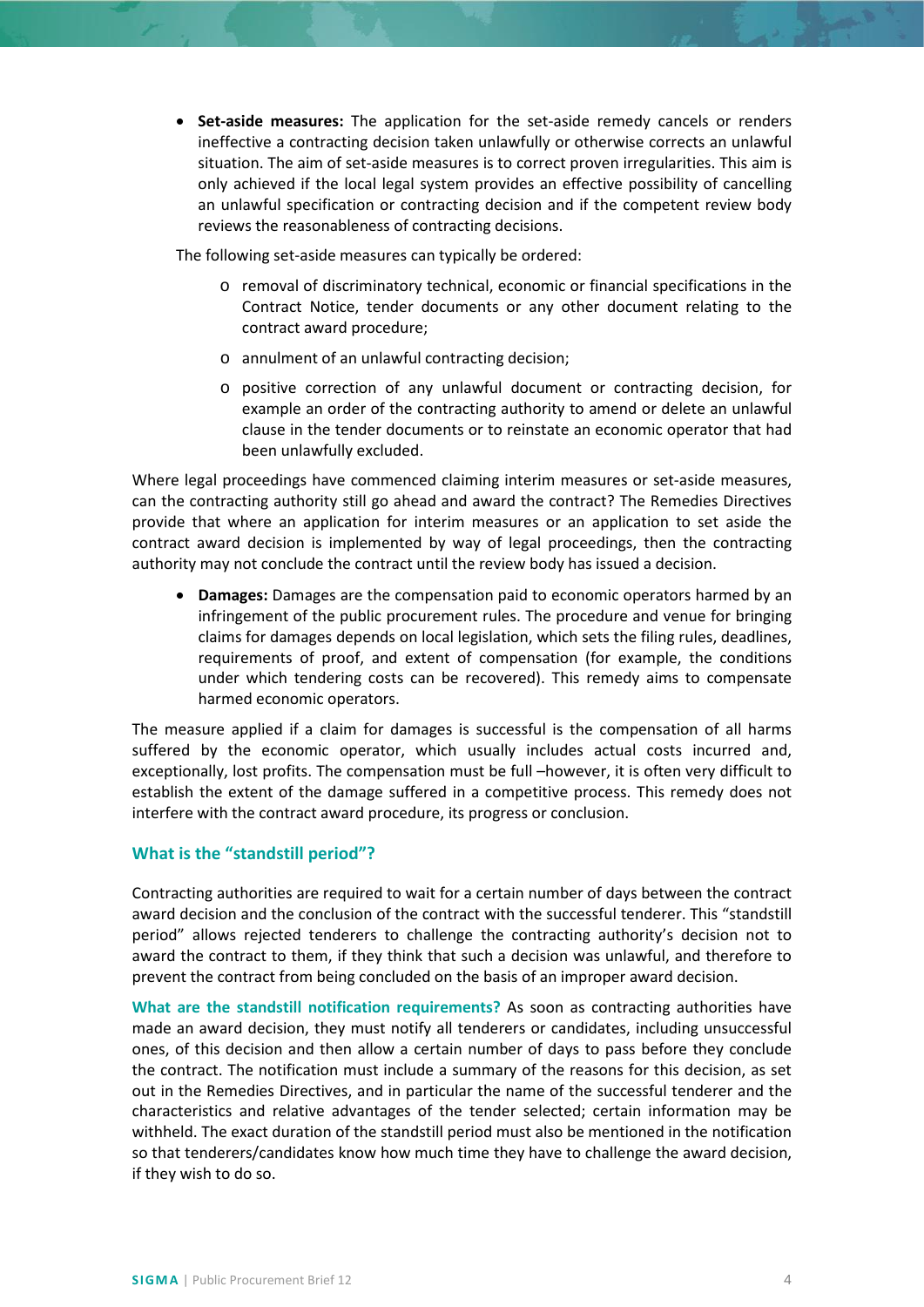**How long is the standstill period?** The standstill period must last at least 10 days, starting from the day following the date on which the contracting authority sends the notification of the contract award decision to tenderers or candidates, if a fax or electronic means is used. The standstill period may be longer if the contracting authority uses other means of communication, such as the postal service, to send the notification of the contract award decision. These standstill periods are only the minimum requirements: local law may provide for longer periods, but they may not provide for shorter periods.

During this standstill period, rejected tenderers can apply for the review of the award decision, either by the contracting authority, using a complaints procedure, and/or directly before the review body, asking for interim measures or for the setting-aside of the award decision. This choice depends on whether pre-trial complaints are provided for under local law and whether these complaints are optional or compulsory prior to the use of other remedies.

**Do the standstill notification requirements apply to all contract award decisions?** The requirements for a standstill period apply to most contract award decisions. A few exceptions are provided for in the Remedies Directives:

- The decision concerns the award of specific contracts under a framework agreement or a dynamic purchasing system.
- There is no obligation under Directive 201[4](#page-4-1)/24/EU<sup>4</sup> to publish a Contract Notice.
- Only one tenderer/candidate is left at the award stage of the procedure; in that case, no other persons remaining in the award procedure have an interest or right to challenge the contract award decision and to benefit from the standstill period.

## <span id="page-4-0"></span>**Ineffectiveness of concluded contracts**

The Remedies Directives require Member States to ensure that local review bodies set aside or otherwise render ineffective a concluded contract where specific conditions are met, such as failure to publish a Contract Notice and to carry out an award procedure, non-compliance with the rules applying to the award of contracts under a framework agreement, or breach of standstill requirements that harm the tenderer and deprive them of the opportunity to claim interim measures or set-aside measures.

The ineffectiveness sanction was adopted to prevent contracting authorities from hastening to conclude contracts, even in violation of the standstill or suspension periods or of basic procurement rules, assuming that they would be immune to any sanctions following the conclusion of these contracts. The sanction was intended to incite procurement officials to be very careful when applying the procurement rules. The risk of termination of unlawfully concluded contracts is a serious one. Another serious risk is that the successful tenderer, whose contract has been terminated in this way, would seek damages under local contract law.

The legal action to set aside a signed contract is instituted by a tenderer claiming to be harmed as a consequence. The Directive requires Member States to allow for minimum and specified time periods for making such a claim, but these periods are only minimum requirements, and therefore detailed deadlines and procedures for such a claim are governed by local law.

Member States have the option of allowing contracts to be declared ineffective either retrospectively or prospectively. Local law will therefore specify whether the declaration of ineffectiveness is:

<span id="page-4-1"></span> <sup>4</sup> Directive 2014/24/EU on public procurement and repealing Directive 2004/18/EU, 26 February 2014.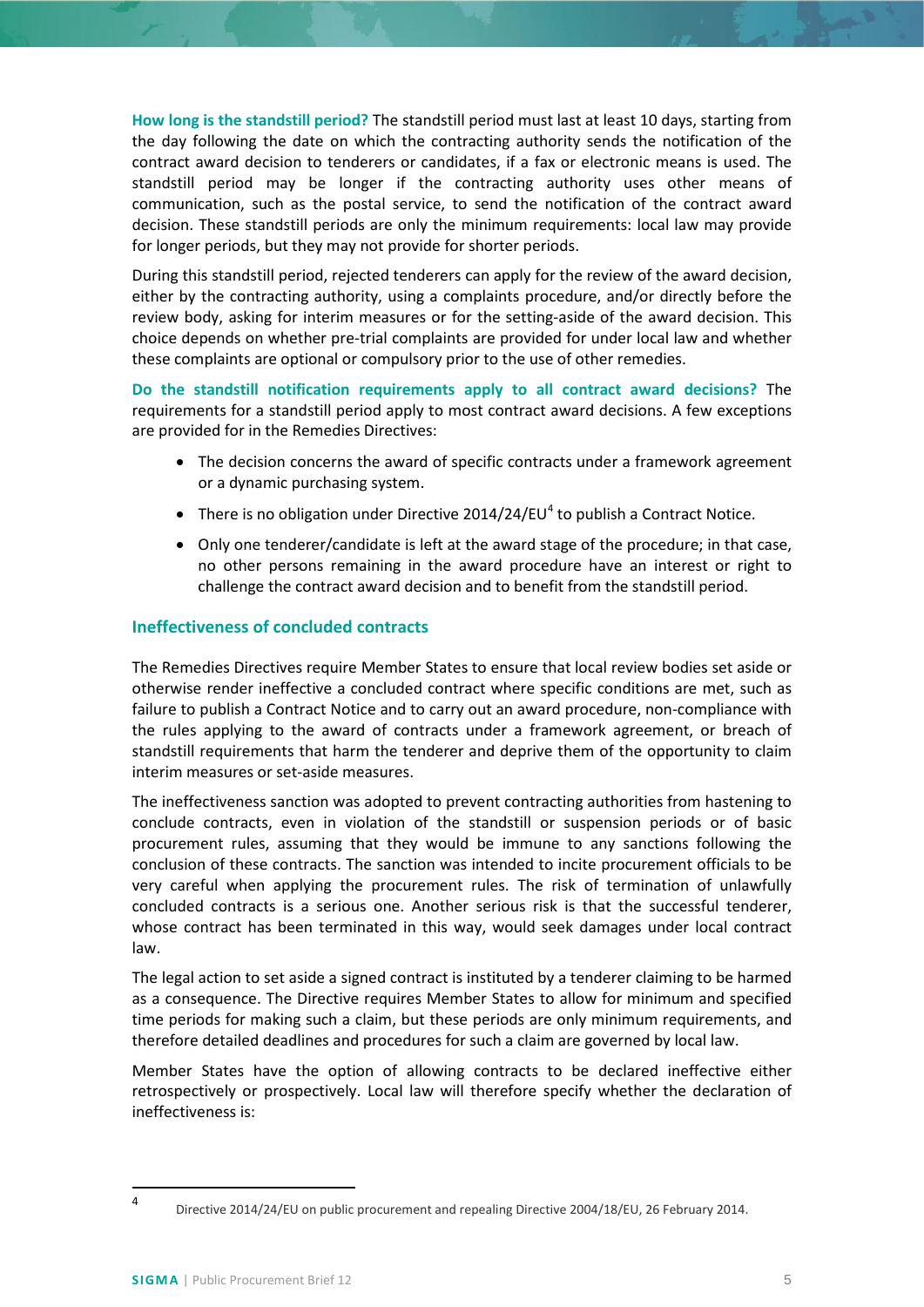- retrospective: so that all contractual obligations, including those already performed, are to be cancelled, and the tenderer and contracting authority must settle their relationship under local rules; or
- prospective: so only future and unperformed contractual obligations may be annulled. Where the Member State opts for prospective cancellation, the Directive requires that other penalties must also be available. These additional penalties are (1) fines imposed on the contracting authority, which must be adequately high in order to punish the unlawfulness; and (2) contract shortening.

The Directive does allow for discretion to be granted to review bodies if they find that there are overriding reasons related to a general interest in maintaining the contract. This discretion must be used with care, as it is allowed as an exception to the general rule that unlawfully concluded contracts must not be maintained.

**Ineffectiveness and the Voluntary** *ex ante* **Transparency Notice (VEAT notice):** When a contracting authority considers that it has the right to directly award a contract without publication of a Contract Notice, then according to Article 2d(4) of Directive 89/665/EEC it may publish a VEAT notice in the *Official Journal of the European Union*. The VEAT notice publicises the contracting authority's intention to award the contract. Where the contracting authority publishes a VEAT notice and observes a standstill period of at least 10 days, starting from the day following the date of publication of the notice before concluding the contract, the contract may then be concluded without any risk of ineffectiveness, unless a legal challenge has been made during the standstill period. The Court of Justice of the European Union considered the correct use of the VEAT notice in the *Fastweb* case C-19/13.

## **Good practice note**

It is useful to include in the notification material all documents supporting the award decision, such as opinions or recommendations by the tender evaluation panel. Requests for disclosure of supporting documents, as applicable under local law, may lead to an extension of the standstill period.

# <span id="page-5-0"></span>**General principles to be observed by review bodies and contracting authorities with regard to remedies**

Member States, as well as local review bodies and contracting authorities, must observe in their procurement procedures the general principles below in the implementation of the Remedies Directives:

- **Non-discrimination:** Access to remedies should be open to all economic operators without discrimination, especially on grounds of nationality. Remedies to enforce EU public procurement rules and their conditions (procedural rules, such as deadlines and filing requirements) should be at least as favourable as those available to enforce domestic procurement rules.
- **Effectiveness:** Remedies must have sufficient power to ensure observance of EU public procurement rules, and review must be as rapid as possible. This principle means that contracting authorities should try to facilitate the proper conduct of all legal procedures and should always comply with decisions concerning remedies. Legal procedures and the conduct of review bodies must ensure rapid consideration and resolution.
- **Transparency:** Contracting authorities must ensure that, through the tender documents themselves as well as in the notifications of contracting decisions, maximum information is provided to economic operators on the following: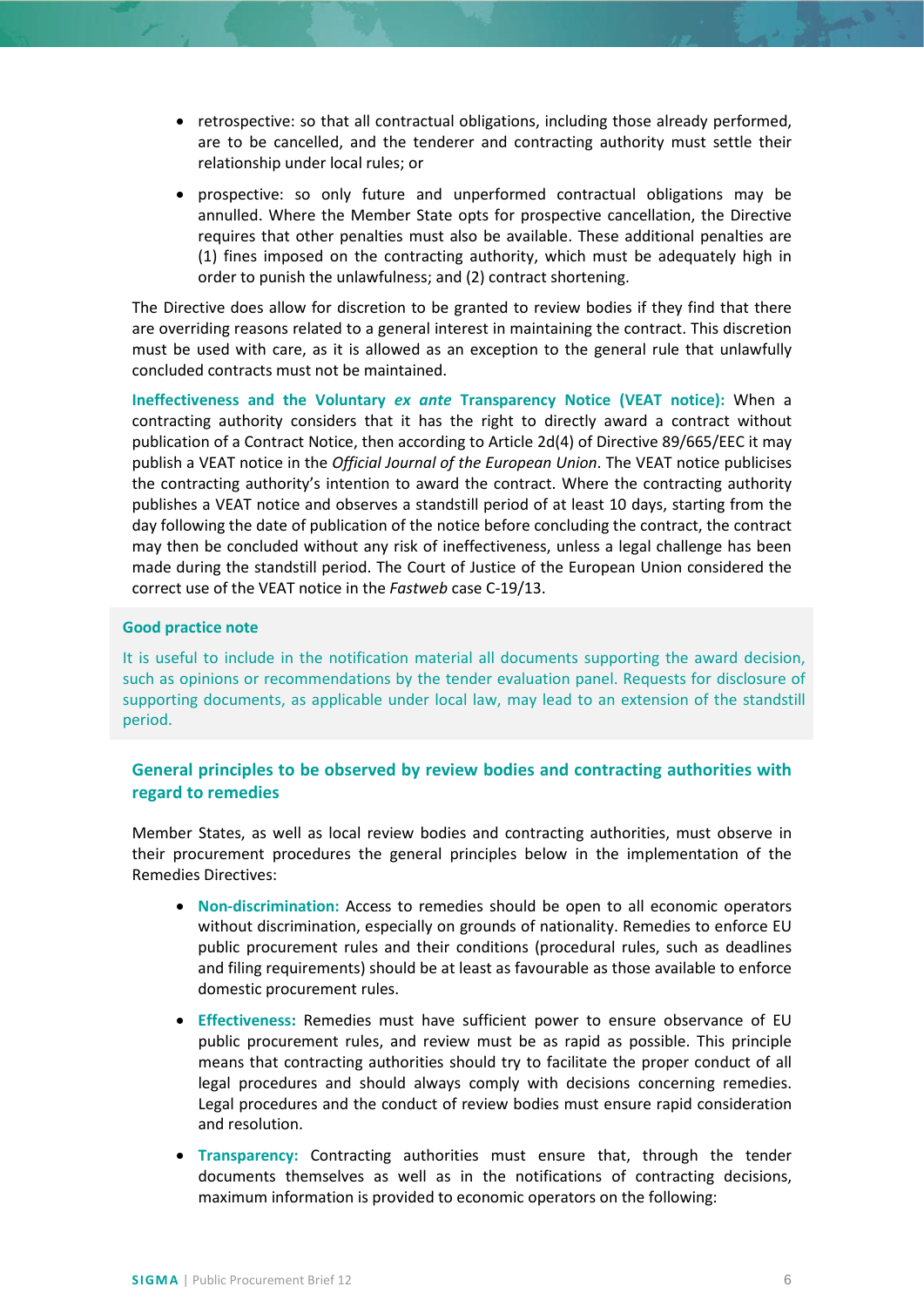- o rights to remedies under the law, in particular remedies concerning the conduct of the award procedure, i.e. interim measures and set-aside measures;
- o relevant procedural rules, in particular deadlines and names of persons/ committees receiving pre-trial complaints within the contracting authority;
- o how contracting decisions were reached, to the extent that this information is relevant to economic operators.

Review bodies must operate in accordance with the requirements of the Remedies Directives and local legislation, and their conduct and decision making must be open and transparent.

See SIGMA Procurement Brief 25, *Establishing Procurement Review Bodies*, for further information.

## **Utilities**

Directive 92/13/EEC (amended by Directive 2007/66/EC) also provides for the three remedies of interim measures, set-aside and damages.

Directive 92/13/EEC gives Member States the option, instead of interim measures and the setting-aside of unlawful decisions, of providing for the payment of a sum (such as a fine) when a breach of procurement rules occurs. This sum must be sufficiently high to dissuade contracting entities from committing (or assisting) a breach.

The standstill period, the obligation to notify concerning direct awards, and the sanction for ineffectiveness of contracts, which apply to contracting authorities, also apply to contracting entities.